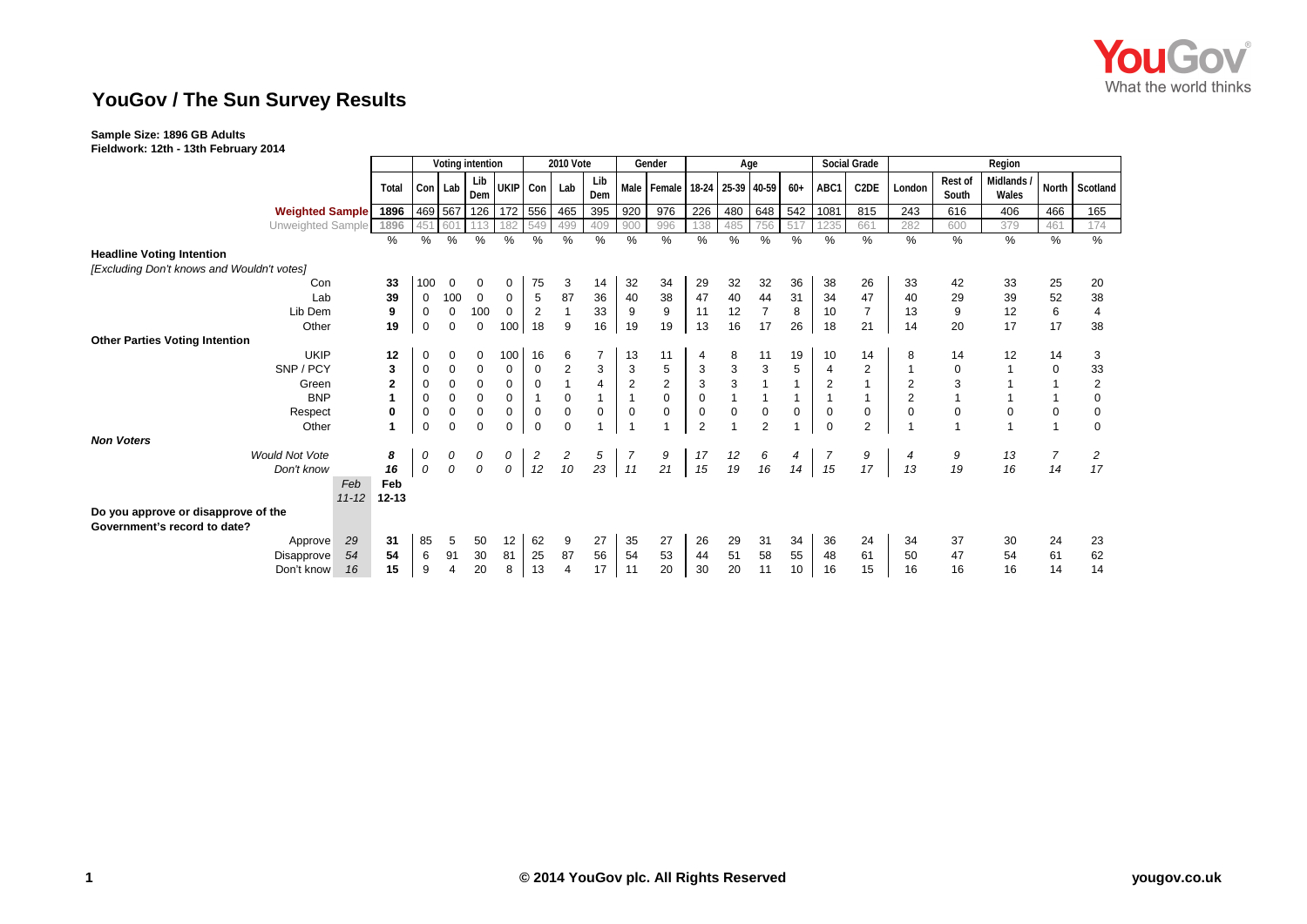

| VV.<br>Fieldwork: 12th - 13th February 2014                                                                                                                                                                        |                      |                      |                                  |                                 |                             |                     |                     |                    |                     |                     |                      |                                  |                                  |                      |                     |                      |                     |                     |                      |                      |                     |                      |
|--------------------------------------------------------------------------------------------------------------------------------------------------------------------------------------------------------------------|----------------------|----------------------|----------------------------------|---------------------------------|-----------------------------|---------------------|---------------------|--------------------|---------------------|---------------------|----------------------|----------------------------------|----------------------------------|----------------------|---------------------|----------------------|---------------------|---------------------|----------------------|----------------------|---------------------|----------------------|
|                                                                                                                                                                                                                    | Voting intention     |                      |                                  | 2010 Vote                       |                             |                     | Gender              |                    | Age                 |                     |                      |                                  | Social Grade                     |                      |                     | Region               |                     |                     |                      |                      |                     |                      |
|                                                                                                                                                                                                                    |                      | Total                |                                  | Con Lab                         | Lib<br>Dem                  | UKIP Con            |                     | Lab                | Lib<br>Dem          | Male                | Female               |                                  | 18-24 25-39 40-59                |                      | $60+$               | ABC1                 | C <sub>2</sub> DE   | London              | Rest of<br>South     | Midlands<br>Wales    | North               | Scotland             |
| <b>Weighted Sample</b>                                                                                                                                                                                             |                      | 1896                 | 469 567                          |                                 | 126                         | 172                 | 556                 | 465                | 395                 | 920                 | 976                  | 226                              | 480                              | 648                  | 542                 | 1081                 | 815                 | 243                 | 616                  | 406                  | 466                 | 165                  |
| Unweighted Sample                                                                                                                                                                                                  |                      | 1896                 | 45                               | 60                              | 113                         | 182                 | 549                 | 499                | 409                 | 900                 | 996                  | 138                              | 485                              | 756                  | 517                 | 1235                 | 661                 | 282                 | 600                  | 379                  | 461                 | 174                  |
|                                                                                                                                                                                                                    |                      | %                    | %                                | %                               | %                           | $\%$                | %                   | %                  | %                   | %                   | %                    | %                                | %                                | %                    | %                   | %                    | $\%$                | %                   | %                    | %                    | %                   | %                    |
|                                                                                                                                                                                                                    | Jan                  | Feb 12-              |                                  |                                 |                             |                     |                     |                    |                     |                     |                      |                                  |                                  |                      |                     |                      |                     |                     |                      |                      |                     |                      |
|                                                                                                                                                                                                                    | $15 - 16$            | 13                   |                                  |                                 |                             |                     |                     |                    |                     |                     |                      |                                  |                                  |                      |                     |                      |                     |                     |                      |                      |                     |                      |
| Here are some statements that different<br>people make about different political parties.<br>In each case, which party do you think it<br>applies to most - the Conservatives, Labour<br>or the Liberal Democrats? |                      |                      |                                  |                                 |                             |                     |                     |                    |                     |                     |                      |                                  |                                  |                      |                     |                      |                     |                     |                      |                      |                     |                      |
| It seems rather old and tired                                                                                                                                                                                      |                      |                      |                                  |                                 |                             |                     |                     |                    |                     |                     |                      |                                  |                                  |                      |                     |                      |                     |                     |                      |                      |                     |                      |
| Applies most to the Conservatives<br>Applies most to Labour<br>Applies most to the Liberal Democrats<br>Applies to none of them                                                                                    | 33<br>27<br>13<br>10 | 33<br>27<br>13<br>10 | $\overline{4}$<br>55<br>17<br>15 | 65<br>$\overline{4}$<br>15<br>8 | 29<br>57<br>$\sqrt{5}$<br>6 | 31<br>38<br>17<br>8 | 9<br>48<br>18<br>11 | 58<br>9<br>16<br>8 | 42<br>26<br>8<br>11 | 37<br>30<br>13<br>8 | 30<br>25<br>13<br>11 | 34<br>20<br>11<br>$\overline{7}$ | 38<br>21<br>$\overline{7}$<br>12 | 37<br>26<br>14<br>10 | 25<br>37<br>18<br>9 | 34<br>31<br>11<br>10 | 33<br>22<br>16<br>9 | 39<br>28<br>11<br>9 | 29<br>34<br>10<br>10 | 30<br>26<br>15<br>10 | 36<br>21<br>16<br>8 | 40<br>21<br>16<br>10 |
| Don't know                                                                                                                                                                                                         | 16                   | 17                   | 9                                | 8                               | $\overline{4}$              | 6                   | 14                  | 9                  | 14                  | 12                  | 21                   | 28                               | 22                               | 13                   | 11                  | 14                   | 20                  | 13                  | 16                   | 19                   | 19                  | 14                   |
| Even if I don't always agree with it, at least                                                                                                                                                                     |                      |                      |                                  |                                 |                             |                     |                     |                    |                     |                     |                      |                                  |                                  |                      |                     |                      |                     |                     |                      |                      |                     |                      |
| its heart is in the right place                                                                                                                                                                                    |                      |                      |                                  |                                 |                             |                     |                     |                    |                     |                     |                      |                                  |                                  |                      |                     |                      |                     |                     |                      |                      |                     |                      |
| Applies most to the Conservatives                                                                                                                                                                                  | 22                   | 19                   | 57                               | 2                               | 7                           | 19                  | 46                  | 4                  | 9                   | 21                  | 17                   | 9                                | 13                               | 19                   | 28                  | 22                   | 16                  | 21                  | 22                   | 18                   | 17                  | 14                   |
| Applies most to Labour                                                                                                                                                                                             | 29                   | 31                   | $\overline{4}$                   | 74                              | 13                          | 24                  | $6\phantom{1}6$     | 71                 | 29                  | 34                  | 28                   | 28                               | 28                               | 36                   | 29                  | 27                   | 37                  | 35                  | 21                   | 31                   | 40                  | 37                   |
| Applies most to the Liberal Democrats                                                                                                                                                                              | 15                   | 16                   | 17                               | 10                              | 68                          | $\,$ 5 $\,$         | 13                  | 8                  | 35                  | 16                  | 16                   | 18                               | 19                               | 15                   | 14                  | 20                   | 11                  | 18                  | 21                   | 15                   | 10                  | 17                   |
| Applies to none of them                                                                                                                                                                                            | 19<br>15             | 19                   | 14                               | $\overline{7}$                  | 9                           | 47                  | 22                  | 9                  | 17                  | 18                  | 19                   | 19                               | 19                               | 18                   | 19                  | 19                   | 19                  | 17                  | 20                   | 18                   | 18                  | 22                   |
| Don't know<br>It seems to have succeeded in moving on<br>and left its past behind it                                                                                                                               |                      | 15                   | 8                                | 8                               | 3                           | 5                   | 12                  | 8                  | 10                  | 11                  | 18                   | 25                               | 21                               | 11                   | 9                   | 13                   | 17                  | 9                   | 16                   | 17                   | 15                  | 9                    |
| Applies most to the Conservatives                                                                                                                                                                                  | 18                   | 17                   | 51                               | 2                               | 10                          | 12                  | 35                  | 4                  | 12                  | 18                  | 16                   | 16                               | 14                               | 18                   | 20                  | 20                   | 14                  | 18                  | 21                   | 15                   | 15                  | 13                   |
| Applies most to Labour                                                                                                                                                                                             | 19                   | 21                   | 5                                | 50                              | 15                          | 10                  | 8                   | 44                 | 21                  | 23                  | 18                   | 19                               | 16                               | 25                   | 20                  | 17                   | 25                  | 17                  | 18                   | 20                   | 26                  | 22                   |
| Applies most to the Liberal Democrats                                                                                                                                                                              | 8                    | $\overline{7}$       | $6\phantom{1}6$                  | $\sqrt{5}$                      | 28                          | $\overline{4}$      | $\overline{7}$      | $\overline{4}$     | 11                  | 6                   | 8                    | 6                                | $\boldsymbol{9}$                 | $\overline{4}$       | 10                  | $\overline{7}$       | 8                   | 8                   | 8                    | $\overline{7}$       | $6\phantom{1}6$     | $\boldsymbol{9}$     |
| Applies to none of them                                                                                                                                                                                            | 38                   | 39                   | 28                               | 34                              | 38                          | 67                  | 36                  | 39                 | 41                  | 39                  | 38                   | 33                               | 37                               | 41                   | 40                  | 41                   | 36                  | 40                  | 37                   | 38                   | 37                  | 46                   |
| Don't know                                                                                                                                                                                                         | 17                   | 16                   | 11                               | 9                               | 9                           | $\overline{7}$      | 14                  | 8                  | 15                  | 13                  | 19                   | 26                               | 24                               | 12                   | 10                  | 15                   | 18                  | 17                  | 15                   | 20                   | 16                  | 10                   |
| It seems to appeal to one section of society<br>rather than to the whole country                                                                                                                                   |                      |                      |                                  |                                 |                             |                     |                     |                    |                     |                     |                      |                                  |                                  |                      |                     |                      |                     |                     |                      |                      |                     |                      |
| Applies most to the Conservatives                                                                                                                                                                                  | 48                   | 50                   | 20                               | 78                              | 60                          | 44                  | 24                  | 76                 | 62                  | 51                  | 49                   | 43                               | 46                               | 54                   | 51                  | 49                   | 51                  | 51                  | 42                   | 50                   | 55                  | 60                   |
| Applies most to Labour                                                                                                                                                                                             | 20                   | 22                   | 49                               | $\overline{5}$                  | 17                          | 34                  | 44                  | $\overline{7}$     | 18                  | 23                  | 21                   | 19                               | 18                               | 23                   | 25                  | 24                   | 19                  | 22                  | 26                   | 19                   | 20                  | 15                   |
| Applies most to the Liberal Democrats                                                                                                                                                                              | 8                    | $\overline{7}$       | 12                               | 6                               | 15                          | 6                   | 11                  | 6                  | $\overline{4}$      | $\boldsymbol{9}$    | 6                    | 9                                | 8                                | 6                    | 8                   | 9                    | 6                   | $\overline{7}$      | 8                    | 8                    | 5                   | 10                   |
| Applies to none of them                                                                                                                                                                                            | 9                    | 8                    | 10                               | $\sqrt{5}$                      | 4                           | 9                   | 10                  | 5                  | 5                   | $\overline{7}$      | 8                    | $\overline{7}$                   | $\overline{7}$                   | $\overline{7}$       | 9                   | $\overline{7}$       | 8                   | 10                  | $\overline{7}$       | $\overline{7}$       | 8                   | 6                    |
| Don't know                                                                                                                                                                                                         | 14                   | 14                   | 8                                | 5                               | $\overline{4}$              | $\overline{7}$      | 11                  | 6                  | 11                  | 10                  | 17                   | 22                               | 21                               | 10                   | $\overline{7}$      | 12                   | 15                  | 10                  | 15                   | 16                   | 12                  | 8                    |